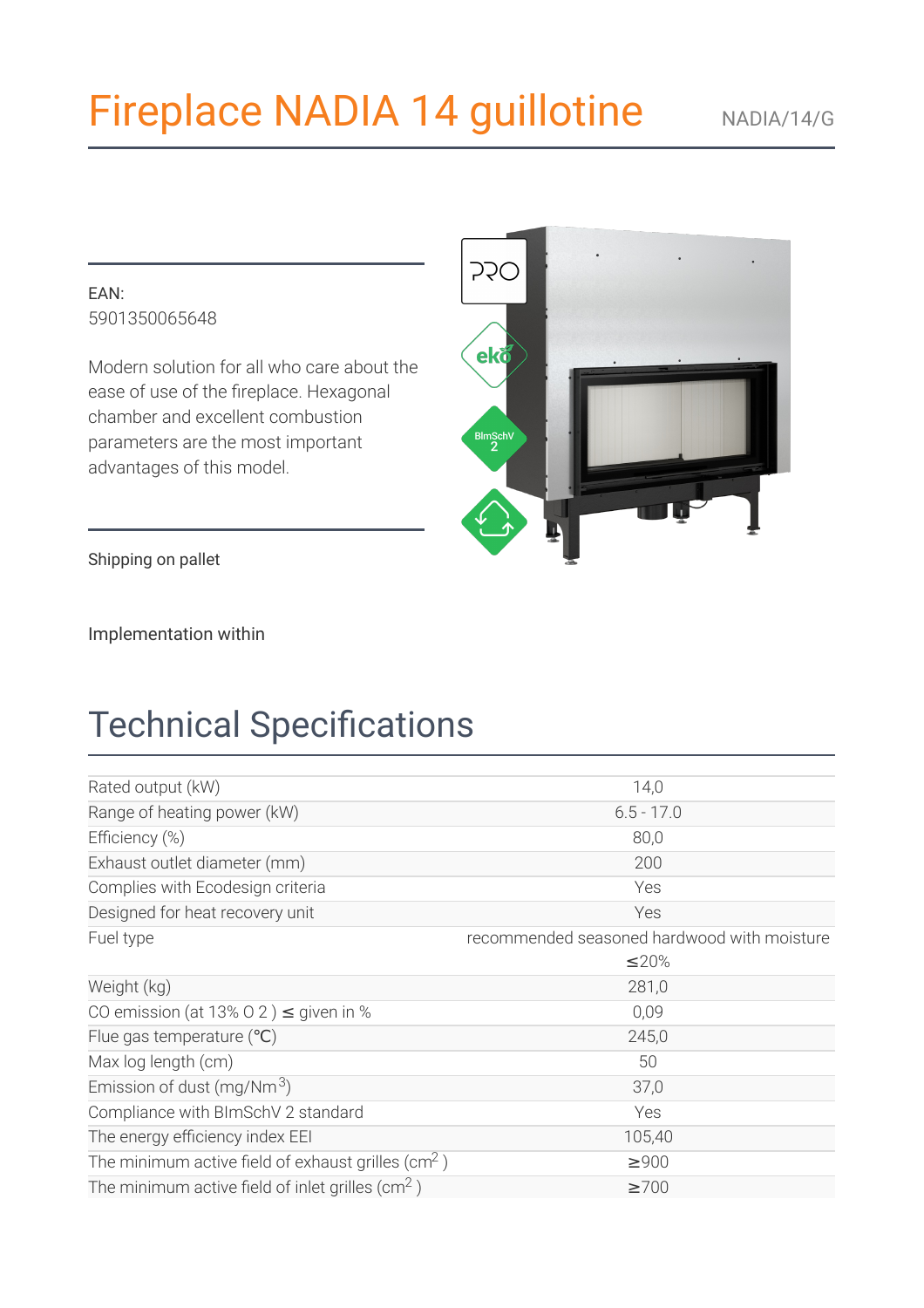| Glazing type                        | straight  |
|-------------------------------------|-----------|
| Opening of the doors                | lift up   |
| Material                            | steel     |
| Width (cm)                          | 116,20    |
| Height (cm)                         | 124,80    |
| Depth (cm)                          | 47,80     |
| External air inlet                  | Yes       |
| The liner of the combustion chamber | Yes       |
| Ashpan                              | <b>No</b> |
| Decorative printed glass            | Yes       |
|                                     |           |

## **Features**

#### **MAXIMUM USE OF ENERGY**

The body and the front of the insert are resistant to high temperatures thanks to the high quality steel used in production.

Efficient burning process and maintaining of temperature to keep the warmth for longer thanks to lining of combustion chamber with TERMOTEC - heat accumulating material which raises the temperature in the combustion chamber.

Combustion of fuel particles thanks to deflector, which extends the exhaust gas path.

Air supplied from outside only thanks to built-in an external air inlet fi 125 mm. Air adjustment with just one regulator which prevents from improper usage.

Triple air system of combustion chamber: primary air-cerdirected to combustion plate; secondary air supplied by the holes located in the back wall. Additionally, the system of air clean glass has been applied (curtain air).

The cleanliness of combustion chamber thanks to hexagonal hearth.

#### **SAFETY AT THE HIGHEST LEVEL**

Perfect tightness thanks to the solid welds made in a noble gas shielding.

All steel elements are laser cut and bent on CNC bending machines.

Insert's front equipped with a heat resistant ceramics that withstands temperatures up to 660°C.

#### **ECOLOGICAL COMBUSTION**

The unit meets the requirements of Ecodesign standards and the restrictions of the BImSchV 2 standard, which determines the maximum CO emission.

#### **CONVENIENT TO USE**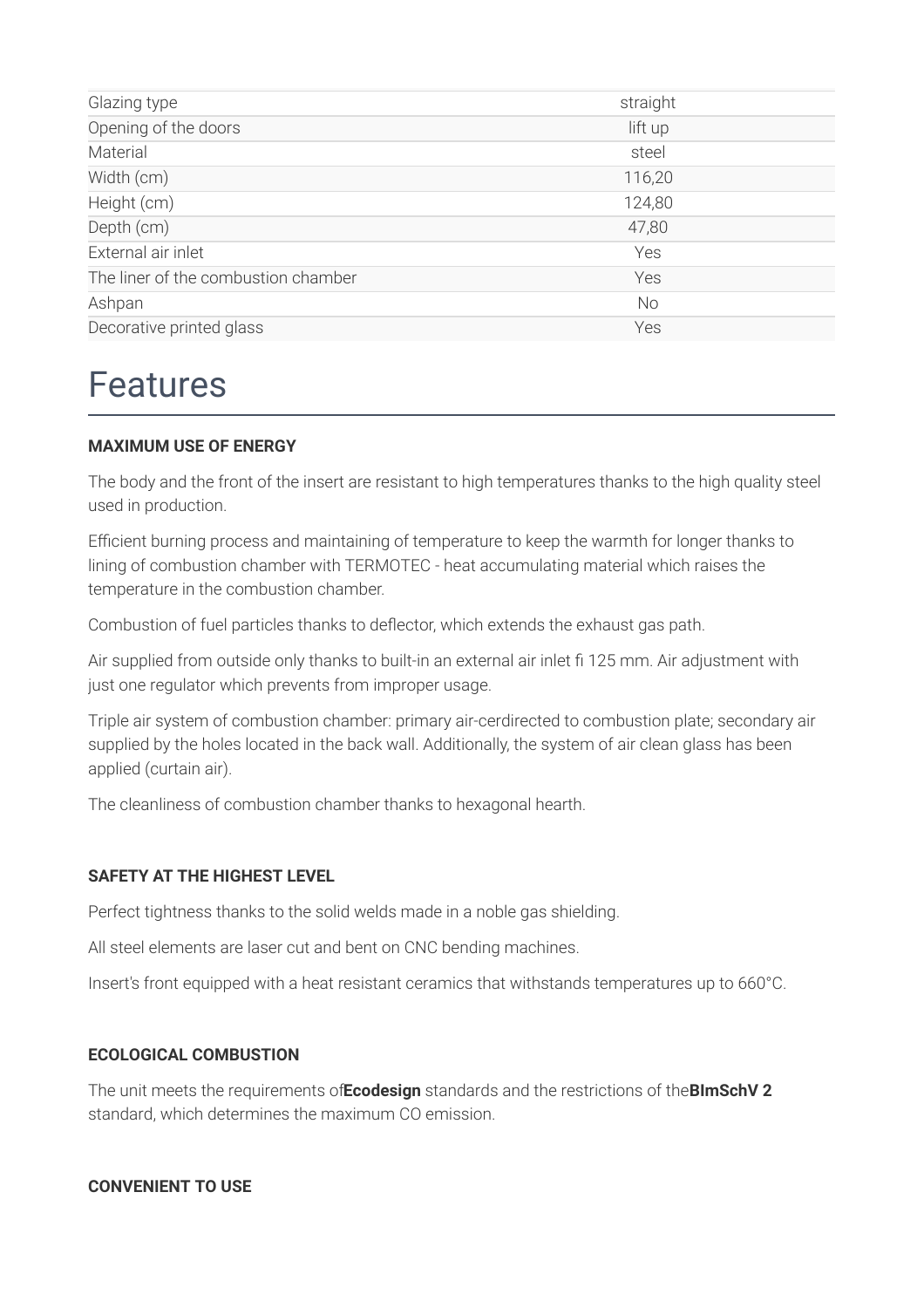Grateless fireplace insert - full combustion on the dust what means that firewood burns into fine ash at minimum amount. Obtained thermal energy from firewood is exploited to the maximum.

Reduced soot deposition through a system of pure glass (air curtain).

The door of the insert works in the lift up system - the window is lifted up. This system was built based on the counterweight - the steel cable pulley works in guides on two ball bearings, thanks to which the weight of the door is distributed evenly. They move on fireproof bearings along the sliding guides mounted in the frame, which guarantees their light, quiet and trouble-free operation. Movement of the door runs a few millimetres away from the body, which prevents damage to the seal. Lockable doors are pressed with great force into the frame, thanks to which the furnace is completely helees

Thanks to the raised and lowered door, you can load the right amount of wood at a time. An additional mechanism that allows the side windows to be opened, making them easier to clean and to keep the furnace clean.

It can be used in a various mounting conditions thanks to adjustable legs and movable fumes outlet with 360° regulation.

#### **MODERN DESIGN**

Decorative, heat-resistant ceramics that can withstand temperatures up to 660°C. It gives a fireplace a modern and elegant look, visually enlarges the front of the insert.

Elegant and comfortable handle.

## **Technical drawing**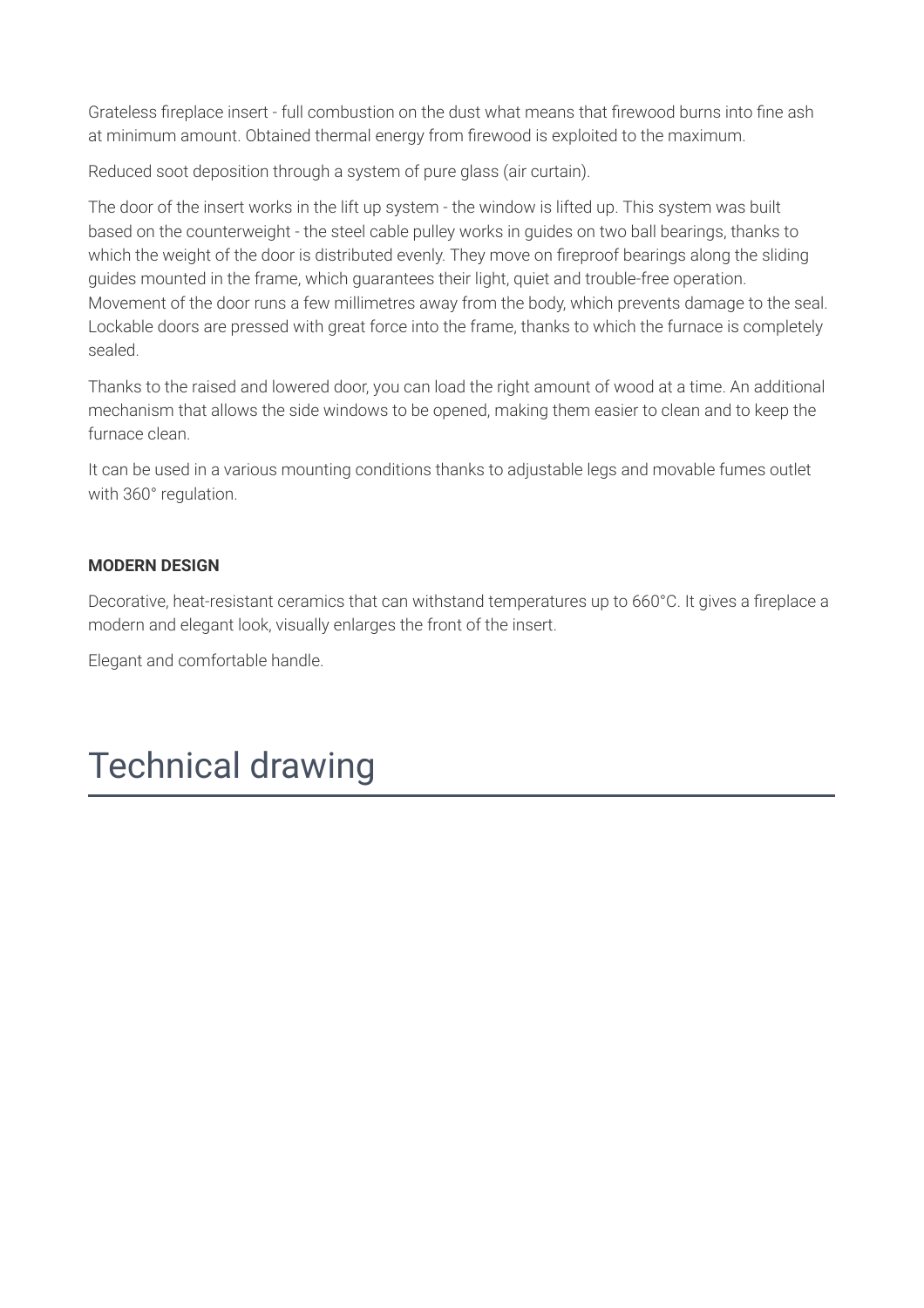



## **Additional options**



### Spring for door shutting

Spring for door shutting - automatically closes the door.



### Steel frame for NADIA 14 quillotine

Modern steel decorative frame for the fireplace insert Nadia 14 guillotine.



### Podstawa pod wkład NADIA

Nogi pod wkład NADIA umożliwiają stabilne i bezproblemowe ustawienie wkładu kominkowego, możliwość regulacji wysokości.

Steel pipe 200/1m

Exhaust pipe designed for connecting wood-fired fireplace inserts an the existing flue pipes.



Steel pipe 200/0.5m Exhaust pipe designed for connecting wood-fired fireplace inserts an the existing flue pipes.